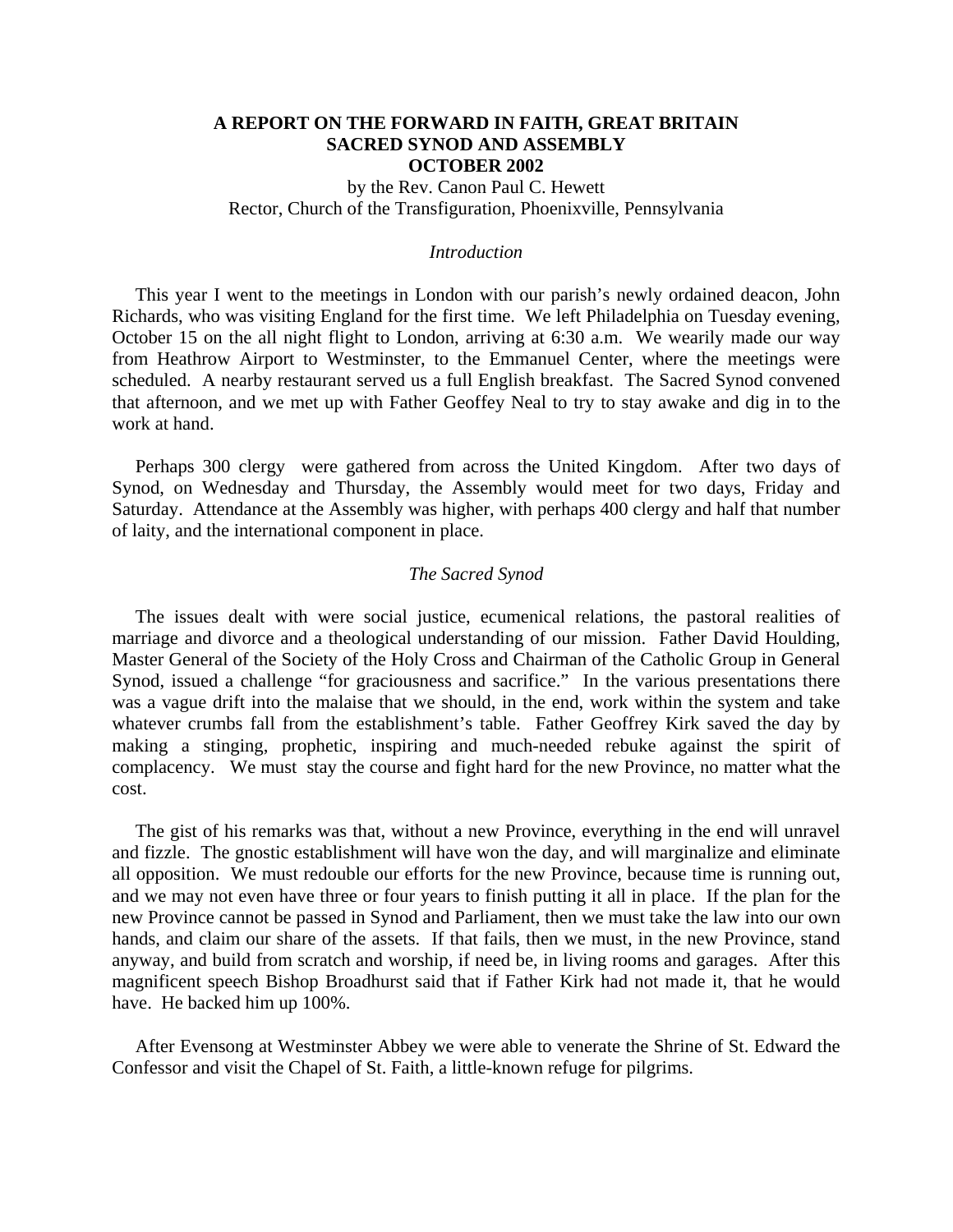For lunch on Friday, Father Neal invited me to join him and Bishop Keith Newton and Father David Wastie (Rector of our Parish in Winchester, Virginia, St. Michael's). Bishop Newton is the youngest flying bishop, consecrated to replace Bishop Edwin Barnes. We would try, next time Bishop Newton is in the United States, to have him meet our youngest Bishop, Robert Waggener, for lunch.

#### *The Assembly*

 The International Conference came first. Father Roald Flemestad reported on the Nordic Catholic Church in Norway. It was recognized that there will be no repentance or renewal of the Church of Norway, so the Free Synod was disbanded, now that the Nordic Catholic Church is in place. Growth has been slow, but there is a sense among the clergy and laity that they have come out of prison. The Roman Catholic Church in Norway has been hostile, but the Ecumenical Patriarch sent his blessings in a letter from his Sacred Synod.

 Fr. Goran Beijer gave the report for the Free Synod of the Church of Sweden. The picture this past year has been bleak. Although there are bishops abroad who are willing to take on a missionary diocese, numerous priests have voted the idea down. There will be one more massive rally next month in Norkoping, a kind of farewell to Bishop Gartner. On the bright side, work goes forward on the *koinonias,* the independent eucharistic fellowships, and there is the possibility that a dozen or more priests could be rallied into a missionary diocese.

 There were reports from Wales and Scotland (where F in F needs sharper and more positive definition), and Australia (where thorough-going division reigns in General Synod, and on the other side of the fence, the TAC Bishop is doing solid work).

 For the United States, I spoke on the Province, and the chronic need over the years to respond to colonies of refugees and exiles from the Episcopal Church, scattered across vast expanses of territory; the Province has been fundamentally a lay-movement, looking for priests and bishops to shepherd them. Whatever tragic divisions ensued, we were seeking, in our various jurisdictions, to minister to a complex diaspora of refugees. As Father Sam Edwards was being driven out of Christ Church, Accokeek, to sign up with us, it was becoming crystal-clear that any place for Catholic clergy in the Episcopal Church was rapidly diminishing, and that the Province is a necessary way forward. I described my meeting with Father Edwards three weeks ago, to assure him of a financial safety net, and thanked the Assembly for all the financial support from many quarters during the past year. Father Edwards and his people define why we are here.

 The past year has seen a much more cordial and helpful relationship between the Province and the Anglican Catholic Church. The archbishops have been meeting and good working relationships are growing at the parish and diocesan levels.

 Bishop Jack Iker and Father David Moyer both gave excellent talks on what has happened to date in Forward in Faith North America. Father Moyer's description of his ordeal in Rosemont over the past year was warmly received by the Assembly. It was noted how vulnerable each man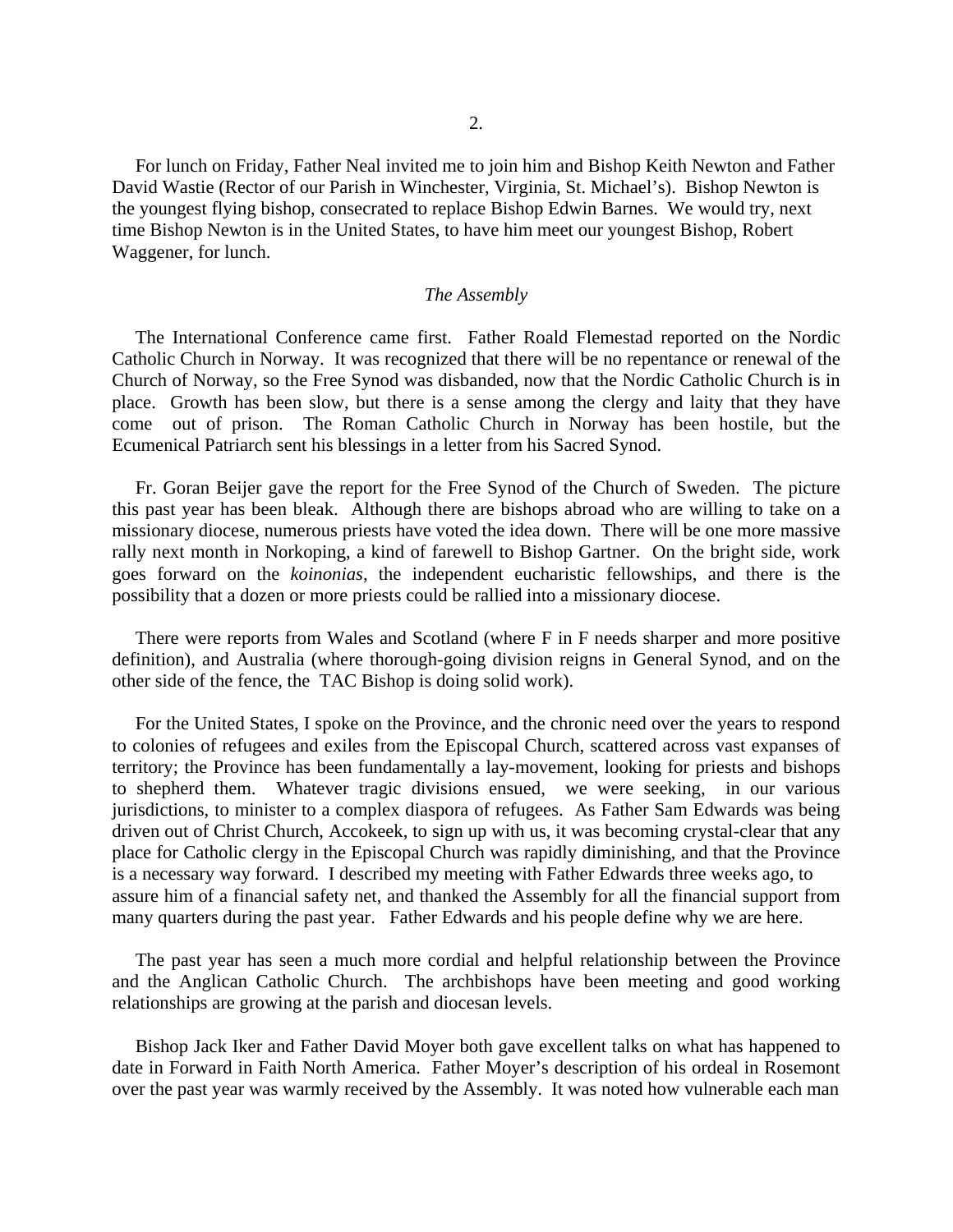is, and what encouragement we must all give not only for escape parachutes, but for a positive way forward, into the wilderness and toward the Promised Land. The Saturday Solemn Eucharist at Christ the King, Gordon Square, was splendid. Close to six hundred must have attended. Father Beau Brandie's sermon on Mary was magnificent. Canon Geoffrey Neal was installed as the Regional Dean of the Great Ouse (roughly the area between Peterborough and Bedford). Back at Emmanuel Centre there was a short address by the eminent Roman Catholic Dominican theologian, Aidan Nichols, thanking us for our witness, for fidelity and courage. With our kind of Anglicanism, faithful to "the Great Tradition, the Paradosis of apostolic Christendom…the ecumenical road (of Rome breathing again with Constantinople as the two lungs of the Universal Church) is…shorter and more secure."

 Hard decisions lie ahead of you. The Rome that sent Augustine, Hadrian and Theodore, an Italian, an African and a Greek, to England, still shows, despite or because of cosmopolitanism, a motherly solici tude for you. But behind a Church-mother there stands, even more importantly, the Mother of the Church. I hope that the Mother of the Lord will throw her mantle over you in the difficult years that may lie ahead – for yourselves, your families, and your fellow-faithful. We know that the Lord Jesus did not simply enroll Mary among the apostles but set her at his right hand, clothed in splendour, as a lamp to enlighten the whole house. No Christian will ever attain her stature; in the Church that acknowledges her, no woman need ever feel abased.

 There were reports on youth work and women bishops, then elections, and the Chairman's Address, by Bishop John Broadhurst.

#### *Conclusion*

At the end of every day's session, Father Neal, Deacon John Richards, Bishop John Richards and I trekked back to Stanmore on the tube, and from there drove up toward St. Peter's Bushey Heath (25 miles northwest of central London). We went to the Sung Parish Mass at St. Peter's, where Father Robbie Low's sermon is always a spiritual treat.

 I want to thank our hostess, Enid Short, of St. Peter's, who put me and John up in her guestroom, and saw to it that we got rested up, and to thank the two retired Church Army workers, Ruth Duxbury and Irene, who served us an elegant Sunday dinner of roast beef and Yorkshire pudding and a list of vegetables, desserts and wines too long to name, followed by naps by the fire, English pipe tobacco, Evensong at St. Alban's Cathedral, a chance to venerate the Shrine of St. Alban, and a pint in an old pub in St. Alban's. By far the best pub we visited was the Swan, near St. Peter's: a small but very real neighborhood pub, for a pint of Young's best bitter, the best beer in the world. One of the patrons got us set up for a rugby match next time we come.

 Monday was for sightseeing: Churchill's bunker and the Tate Gallery. Father Neal drove us to the airport on Tuesday so we could sum up the whole week. To me the best parts were crucial updates from Scandinavia, Father Kirk's rousing speech to go forward with the new Province, no